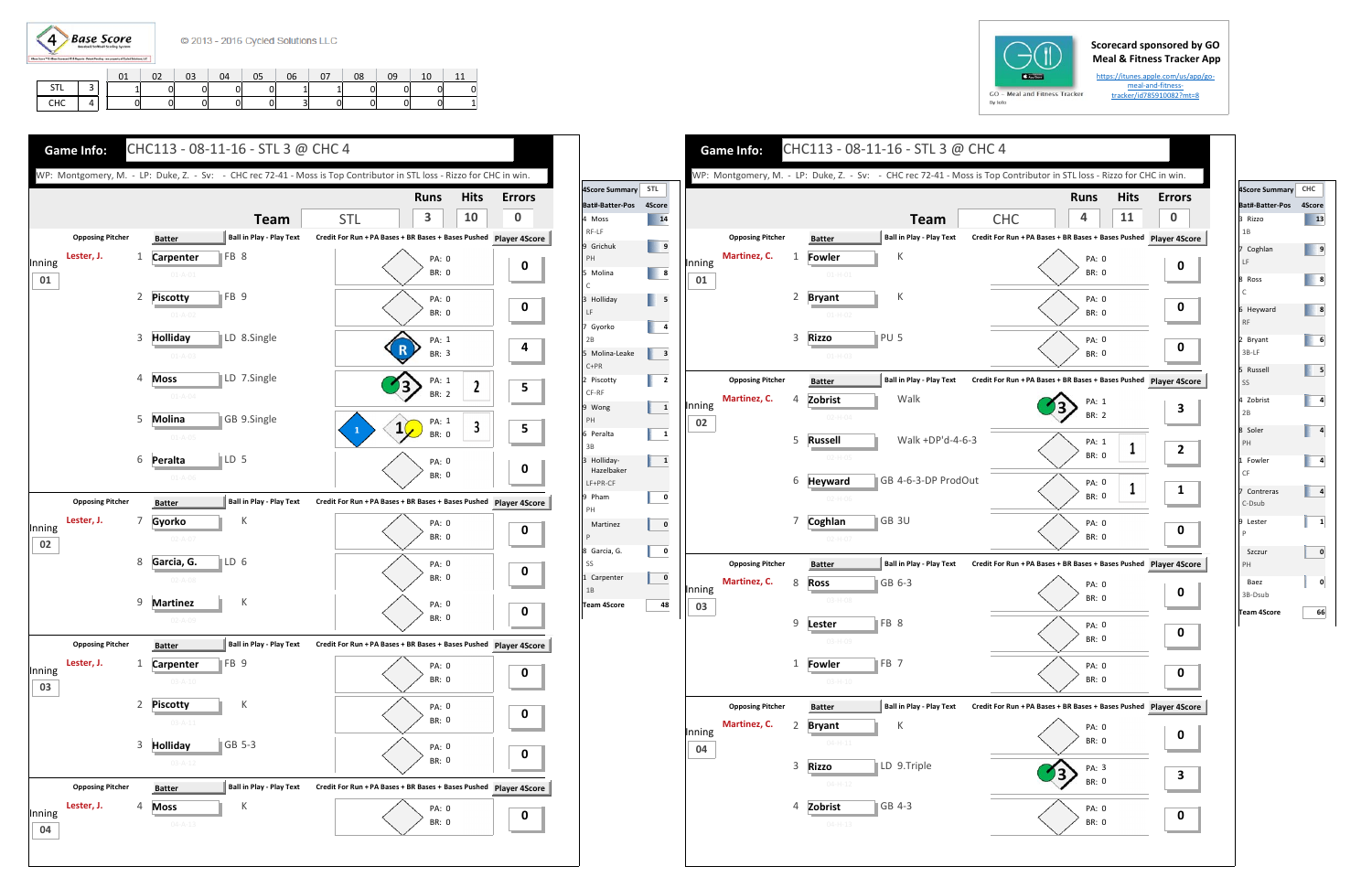$\left( 4\right)$ **Base Score** 

C 2013 - 2016 Cycled Solutions LLC

|                    |        | 01  | $\sim$<br>υz | 03 | 04 | 05 | 06           | 07 | 08 | 09 | 10 | --             |
|--------------------|--------|-----|--------------|----|----|----|--------------|----|----|----|----|----------------|
| CTI.<br><b>PIL</b> | -<br>ٮ | и I | Ol           | 0  | 0  | Οl |              |    |    | 0  | 0  | 0              |
| <b>CHC</b>         |        | Ol  | 0            |    | 0  | οI | $\sim$<br>C. | 0  |    | Ol | 0  | 1 <sup>1</sup> |





5 **Russell**

**I** ■ II GB 5-3

|              |                         |   | $04 - H - 14$                   |                                 |                   |
|--------------|-------------------------|---|---------------------------------|---------------------------------|-------------------|
|              | <b>Opposing Pitcher</b> |   | <b>Batter</b>                   | <b>Ball in Play - Play Text</b> | <b>Credit For</b> |
| Inning<br>05 | Martinez, C.            | 6 | <b>Heyward</b><br>$05 - H - 15$ | GB 4-3                          |                   |
|              |                         | 7 | Coghlan                         | Walk +OutHome-<br>1U-FC         |                   |
|              |                         |   | $05-H-16$                       |                                 |                   |
|              |                         | 8 | <b>Ross</b>                     | FB 8.Double                     |                   |
|              |                         |   | $05-H-17$                       |                                 |                   |
|              |                         | 9 | Lester<br>$05 - H - 18$         | GB 1U-FC                        |                   |
|              |                         | 1 | Fowler                          | LD <sub>3</sub>                 |                   |
|              |                         |   | $05 - H - 19$                   |                                 |                   |
|              | <b>Opposing Pitcher</b> |   | <b>Batter</b>                   | <b>Ball in Play - Play Text</b> | <b>Credit For</b> |
| Inning       | Martinez, C.            | 2 | <b>Bryant</b>                   | LD 8.Single                     |                   |
| 06           |                         |   | $06-H-20$                       |                                 |                   |
|              |                         | 3 | <b>Rizzo</b><br>$06 - H - 21$   | LD 8.Single                     |                   |
|              |                         | 4 | Zobrist                         | К                               |                   |
|              |                         |   | $06 - H - 22$                   |                                 |                   |
|              |                         | 5 | <b>Russell</b>                  | PU <sub>3</sub>                 |                   |
|              |                         |   | $06-H-23$                       |                                 |                   |
|              |                         | 6 | <b>Heyward</b><br>$06-H-24$     | GB 5.Single                     |                   |
|              |                         | 7 | Coghlan                         | LD 9.Single                     |                   |
|              |                         |   | $06-H-25$                       |                                 |                   |
|              |                         | 8 | <b>Ross</b><br>$06-H-26$        | GB 1.Single (bunt)              |                   |
|              |                         | 9 | Szczur                          | PU <sub>3</sub>                 |                   |
|              |                         |   | $06-H-27$                       |                                 |                   |
|              | <b>Opposing Pitcher</b> |   | <b>Batter</b>                   | <b>Ball in Play - Play Text</b> | <b>Credit For</b> |
| Inning       | Siegrist, K.            | 1 | Fowler<br>$07-H-28$             | Κ                               |                   |
| 07           |                         | 2 | <b>Bryant</b>                   | FB <sub>8</sub>                 |                   |
|              |                         |   | 07-H-29                         |                                 |                   |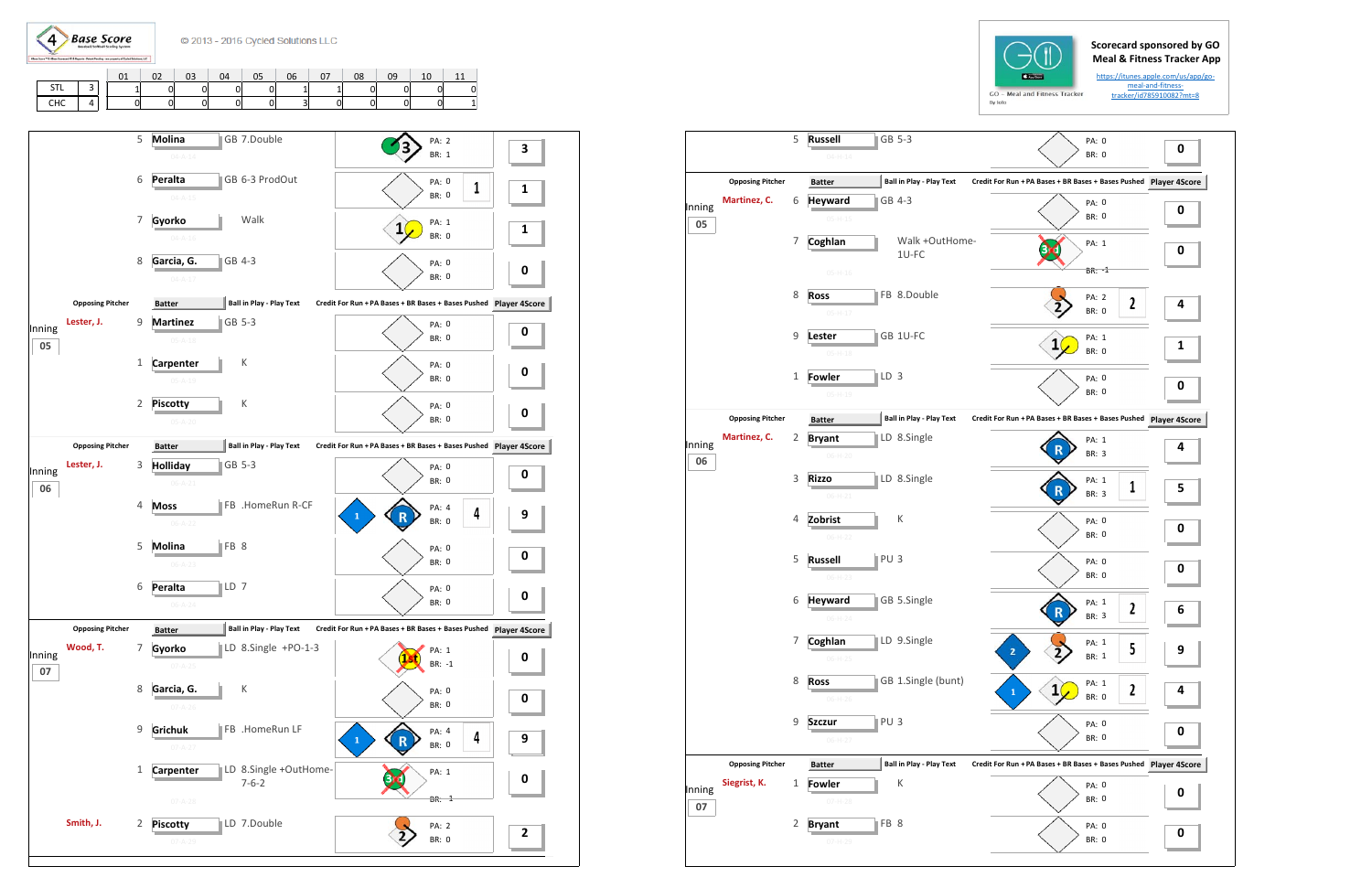**Base Score**  $\left( 4\right)$ 

## **Scorecard sponsored by GO Meal & Fitness Tracker App**

https://itunes.apple.com/us/app/go‐ meal-and-fitnesstracker/id785910082?mt=8

|                   |   | 01 | $\sim$<br>UZ | 03 | 04 | 05 | 06 | $\sim$ | 08 | 09 | 10 | -- |
|-------------------|---|----|--------------|----|----|----|----|--------|----|----|----|----|
| CTI<br><b>JIL</b> |   |    |              | 0  | 0  | 01 |    |        | 01 | Ol |    |    |
| CHC               | 4 | 0  |              |    | 0  | 0  | ັ  | 01     | 0  | 01 |    |    |

| <b>BR: 0</b><br>07-H-30<br><b>Ball in Play - Play Text</b><br><b>Opposing Pitcher</b><br>Credit For Run + PA Bases + BR Bases + Bases Pushed<br><b>Player 4S</b><br><b>Batter</b><br>Bowman, M.<br>Zobrist<br>GB 1-3<br>4<br>PA: 0<br>0<br><b>BR: 0</b><br>08-H-31<br>08<br>5<br>LD 8.Double<br><b>Russell</b><br>PA: 2<br>З<br>BR: 1<br>$08 - H - 32$<br>GB 1-3 ProdOut<br>6<br><b>Heyward</b><br>PA: 0<br>1<br><b>BR: 0</b><br>$08 - H - 33$<br>7<br>Coghlan<br>GB 1-3<br>PA: 0<br><b>BR: 0</b><br>$08 - H - 34$<br><b>Ball in Play - Play Text</b><br><b>Opposing Pitcher</b><br>Credit For Run + PA Bases + BR Bases + Bases Pushed Player 4S<br><b>Batter</b><br>Oh, S<br>8<br>К<br><b>Ross</b><br>PA: 0<br><b>BR: 0</b><br>09-H-35<br>09<br>9<br>К<br><b>Baez</b><br>PA: 0<br><b>BR: 0</b><br>09-H-36<br>$\mathbf{1}$<br>К<br>Fowler<br>PA: 0<br><b>BR: 0</b><br>09-H-37<br>Ball in Play - Play Text<br><b>Opposing Pitcher</b><br>Credit For Run + PA Bases + BR Bases + Bases Pushed Player 4S<br><b>Batter</b><br>Oh, S<br>GB 3.Single +2ndWP<br>2<br><b>Bryant</b><br>PA: 1<br>$\overline{\mathbf{c}}$<br>BR: 1<br>$10 - H - 38$<br>10<br>3<br>$PU$ 5<br><b>Rizzo</b><br>PA: 0<br>0<br><b>BR: 0</b><br>10-H-39<br>Walk<br>Zobrist<br>4<br>PA: 1<br>1<br><b>BR: 0</b><br>$10 - H - 40$<br>5<br><b>Russell</b><br>К<br>PA: 0<br>BR: 0<br>$10 - H - 41$<br><b>Heyward</b><br>PU 4<br>6<br>PA: 0<br>BR: 0<br>10-H-42<br>Ball in Play - Play Text<br><b>Opposing Pitcher</b><br>Credit For Run + PA Bases + BR Bases + Bases Pushed<br>Player 4S<br><b>Batter</b><br>Duke, Z.<br>7<br>LD 8.Single<br><b>Contreras</b><br>PA: 1<br>BR: 3<br>$11-H-43$<br>11<br>GB 5.Single<br>8<br>Soler<br>PA: 1<br>1<br>BR: 2<br>$11-H-44$<br>9<br>$\parallel$ FB 7<br><b>Baez</b><br>PA: 0<br>0<br>BR: 0<br>$11 - H - 45$ |        | 3 | $\parallel$ LD 9<br><b>Rizzo</b> | PA: 0 |   |
|------------------------------------------------------------------------------------------------------------------------------------------------------------------------------------------------------------------------------------------------------------------------------------------------------------------------------------------------------------------------------------------------------------------------------------------------------------------------------------------------------------------------------------------------------------------------------------------------------------------------------------------------------------------------------------------------------------------------------------------------------------------------------------------------------------------------------------------------------------------------------------------------------------------------------------------------------------------------------------------------------------------------------------------------------------------------------------------------------------------------------------------------------------------------------------------------------------------------------------------------------------------------------------------------------------------------------------------------------------------------------------------------------------------------------------------------------------------------------------------------------------------------------------------------------------------------------------------------------------------------------------------------------------------------------------------------------------------------------------------------------------------------------------------------------------------|--------|---|----------------------------------|-------|---|
|                                                                                                                                                                                                                                                                                                                                                                                                                                                                                                                                                                                                                                                                                                                                                                                                                                                                                                                                                                                                                                                                                                                                                                                                                                                                                                                                                                                                                                                                                                                                                                                                                                                                                                                                                                                                                  |        |   |                                  |       | 0 |
| Inning                                                                                                                                                                                                                                                                                                                                                                                                                                                                                                                                                                                                                                                                                                                                                                                                                                                                                                                                                                                                                                                                                                                                                                                                                                                                                                                                                                                                                                                                                                                                                                                                                                                                                                                                                                                                           |        |   |                                  |       |   |
|                                                                                                                                                                                                                                                                                                                                                                                                                                                                                                                                                                                                                                                                                                                                                                                                                                                                                                                                                                                                                                                                                                                                                                                                                                                                                                                                                                                                                                                                                                                                                                                                                                                                                                                                                                                                                  |        |   |                                  |       |   |
|                                                                                                                                                                                                                                                                                                                                                                                                                                                                                                                                                                                                                                                                                                                                                                                                                                                                                                                                                                                                                                                                                                                                                                                                                                                                                                                                                                                                                                                                                                                                                                                                                                                                                                                                                                                                                  |        |   |                                  |       |   |
| Inning<br>Inning                                                                                                                                                                                                                                                                                                                                                                                                                                                                                                                                                                                                                                                                                                                                                                                                                                                                                                                                                                                                                                                                                                                                                                                                                                                                                                                                                                                                                                                                                                                                                                                                                                                                                                                                                                                                 |        |   |                                  |       |   |
|                                                                                                                                                                                                                                                                                                                                                                                                                                                                                                                                                                                                                                                                                                                                                                                                                                                                                                                                                                                                                                                                                                                                                                                                                                                                                                                                                                                                                                                                                                                                                                                                                                                                                                                                                                                                                  |        |   |                                  |       |   |
|                                                                                                                                                                                                                                                                                                                                                                                                                                                                                                                                                                                                                                                                                                                                                                                                                                                                                                                                                                                                                                                                                                                                                                                                                                                                                                                                                                                                                                                                                                                                                                                                                                                                                                                                                                                                                  |        |   |                                  |       | 1 |
|                                                                                                                                                                                                                                                                                                                                                                                                                                                                                                                                                                                                                                                                                                                                                                                                                                                                                                                                                                                                                                                                                                                                                                                                                                                                                                                                                                                                                                                                                                                                                                                                                                                                                                                                                                                                                  |        |   |                                  |       |   |
|                                                                                                                                                                                                                                                                                                                                                                                                                                                                                                                                                                                                                                                                                                                                                                                                                                                                                                                                                                                                                                                                                                                                                                                                                                                                                                                                                                                                                                                                                                                                                                                                                                                                                                                                                                                                                  |        |   |                                  |       | 0 |
|                                                                                                                                                                                                                                                                                                                                                                                                                                                                                                                                                                                                                                                                                                                                                                                                                                                                                                                                                                                                                                                                                                                                                                                                                                                                                                                                                                                                                                                                                                                                                                                                                                                                                                                                                                                                                  |        |   |                                  |       |   |
|                                                                                                                                                                                                                                                                                                                                                                                                                                                                                                                                                                                                                                                                                                                                                                                                                                                                                                                                                                                                                                                                                                                                                                                                                                                                                                                                                                                                                                                                                                                                                                                                                                                                                                                                                                                                                  |        |   |                                  |       |   |
|                                                                                                                                                                                                                                                                                                                                                                                                                                                                                                                                                                                                                                                                                                                                                                                                                                                                                                                                                                                                                                                                                                                                                                                                                                                                                                                                                                                                                                                                                                                                                                                                                                                                                                                                                                                                                  | Inning |   |                                  |       | 0 |
|                                                                                                                                                                                                                                                                                                                                                                                                                                                                                                                                                                                                                                                                                                                                                                                                                                                                                                                                                                                                                                                                                                                                                                                                                                                                                                                                                                                                                                                                                                                                                                                                                                                                                                                                                                                                                  |        |   |                                  |       |   |
|                                                                                                                                                                                                                                                                                                                                                                                                                                                                                                                                                                                                                                                                                                                                                                                                                                                                                                                                                                                                                                                                                                                                                                                                                                                                                                                                                                                                                                                                                                                                                                                                                                                                                                                                                                                                                  |        |   |                                  |       | 0 |
|                                                                                                                                                                                                                                                                                                                                                                                                                                                                                                                                                                                                                                                                                                                                                                                                                                                                                                                                                                                                                                                                                                                                                                                                                                                                                                                                                                                                                                                                                                                                                                                                                                                                                                                                                                                                                  |        |   |                                  |       |   |
|                                                                                                                                                                                                                                                                                                                                                                                                                                                                                                                                                                                                                                                                                                                                                                                                                                                                                                                                                                                                                                                                                                                                                                                                                                                                                                                                                                                                                                                                                                                                                                                                                                                                                                                                                                                                                  |        |   |                                  |       | 0 |
|                                                                                                                                                                                                                                                                                                                                                                                                                                                                                                                                                                                                                                                                                                                                                                                                                                                                                                                                                                                                                                                                                                                                                                                                                                                                                                                                                                                                                                                                                                                                                                                                                                                                                                                                                                                                                  |        |   |                                  |       |   |
|                                                                                                                                                                                                                                                                                                                                                                                                                                                                                                                                                                                                                                                                                                                                                                                                                                                                                                                                                                                                                                                                                                                                                                                                                                                                                                                                                                                                                                                                                                                                                                                                                                                                                                                                                                                                                  |        |   |                                  |       |   |
|                                                                                                                                                                                                                                                                                                                                                                                                                                                                                                                                                                                                                                                                                                                                                                                                                                                                                                                                                                                                                                                                                                                                                                                                                                                                                                                                                                                                                                                                                                                                                                                                                                                                                                                                                                                                                  |        |   |                                  |       |   |
|                                                                                                                                                                                                                                                                                                                                                                                                                                                                                                                                                                                                                                                                                                                                                                                                                                                                                                                                                                                                                                                                                                                                                                                                                                                                                                                                                                                                                                                                                                                                                                                                                                                                                                                                                                                                                  |        |   |                                  |       |   |
|                                                                                                                                                                                                                                                                                                                                                                                                                                                                                                                                                                                                                                                                                                                                                                                                                                                                                                                                                                                                                                                                                                                                                                                                                                                                                                                                                                                                                                                                                                                                                                                                                                                                                                                                                                                                                  |        |   |                                  |       |   |
|                                                                                                                                                                                                                                                                                                                                                                                                                                                                                                                                                                                                                                                                                                                                                                                                                                                                                                                                                                                                                                                                                                                                                                                                                                                                                                                                                                                                                                                                                                                                                                                                                                                                                                                                                                                                                  |        |   |                                  |       | 1 |
|                                                                                                                                                                                                                                                                                                                                                                                                                                                                                                                                                                                                                                                                                                                                                                                                                                                                                                                                                                                                                                                                                                                                                                                                                                                                                                                                                                                                                                                                                                                                                                                                                                                                                                                                                                                                                  |        |   |                                  |       |   |
|                                                                                                                                                                                                                                                                                                                                                                                                                                                                                                                                                                                                                                                                                                                                                                                                                                                                                                                                                                                                                                                                                                                                                                                                                                                                                                                                                                                                                                                                                                                                                                                                                                                                                                                                                                                                                  |        |   |                                  |       | 0 |
|                                                                                                                                                                                                                                                                                                                                                                                                                                                                                                                                                                                                                                                                                                                                                                                                                                                                                                                                                                                                                                                                                                                                                                                                                                                                                                                                                                                                                                                                                                                                                                                                                                                                                                                                                                                                                  |        |   |                                  |       |   |
|                                                                                                                                                                                                                                                                                                                                                                                                                                                                                                                                                                                                                                                                                                                                                                                                                                                                                                                                                                                                                                                                                                                                                                                                                                                                                                                                                                                                                                                                                                                                                                                                                                                                                                                                                                                                                  |        |   |                                  |       | 0 |
|                                                                                                                                                                                                                                                                                                                                                                                                                                                                                                                                                                                                                                                                                                                                                                                                                                                                                                                                                                                                                                                                                                                                                                                                                                                                                                                                                                                                                                                                                                                                                                                                                                                                                                                                                                                                                  |        |   |                                  |       |   |
|                                                                                                                                                                                                                                                                                                                                                                                                                                                                                                                                                                                                                                                                                                                                                                                                                                                                                                                                                                                                                                                                                                                                                                                                                                                                                                                                                                                                                                                                                                                                                                                                                                                                                                                                                                                                                  |        |   |                                  |       |   |
|                                                                                                                                                                                                                                                                                                                                                                                                                                                                                                                                                                                                                                                                                                                                                                                                                                                                                                                                                                                                                                                                                                                                                                                                                                                                                                                                                                                                                                                                                                                                                                                                                                                                                                                                                                                                                  |        |   |                                  |       | 4 |
|                                                                                                                                                                                                                                                                                                                                                                                                                                                                                                                                                                                                                                                                                                                                                                                                                                                                                                                                                                                                                                                                                                                                                                                                                                                                                                                                                                                                                                                                                                                                                                                                                                                                                                                                                                                                                  |        |   |                                  |       |   |
|                                                                                                                                                                                                                                                                                                                                                                                                                                                                                                                                                                                                                                                                                                                                                                                                                                                                                                                                                                                                                                                                                                                                                                                                                                                                                                                                                                                                                                                                                                                                                                                                                                                                                                                                                                                                                  |        |   |                                  |       | 4 |
|                                                                                                                                                                                                                                                                                                                                                                                                                                                                                                                                                                                                                                                                                                                                                                                                                                                                                                                                                                                                                                                                                                                                                                                                                                                                                                                                                                                                                                                                                                                                                                                                                                                                                                                                                                                                                  |        |   |                                  |       |   |
|                                                                                                                                                                                                                                                                                                                                                                                                                                                                                                                                                                                                                                                                                                                                                                                                                                                                                                                                                                                                                                                                                                                                                                                                                                                                                                                                                                                                                                                                                                                                                                                                                                                                                                                                                                                                                  |        |   |                                  |       |   |